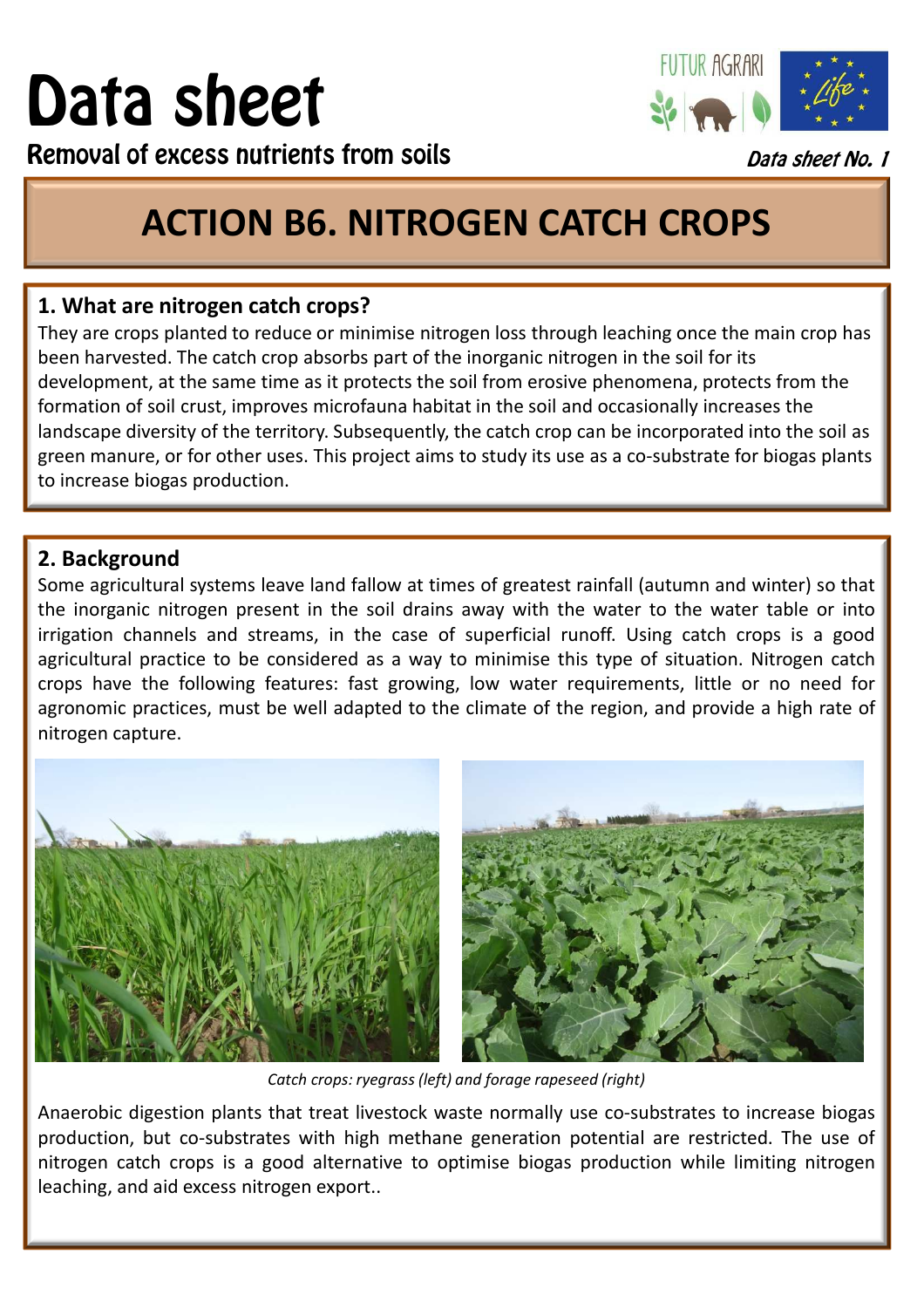

#### **3. Objectives**

- a) To evaluate the use of catch crops to minimise nitrogen loss when fertilising corn based on: digested slurry, undigested slurry and mineral fertiliser.
- b) To compare the efficiency at minimising nitrogen loss of three catch crops: ryegrass, rapeseed and oats.
- c) To verify the effects of these crops on build-up of phosphorus, copper and zinc in soil, when organic fertilisers have been used.
- d) To determine the methane generation potential of nitrogen catch crops according to phenological state and method of conservation (silage).
- e) To define the process variables that optimise anaerobic co-digestion of manure with nitrogen catch crops (pilot plant in laboratory and industrial plant).
- f) To obtain data for life cycle analysis of the strategy proposed and assess its environmental impact.

#### **4. Partners and location**

Supervisor: GIRO-IRTA Participants: Mas Badia

Experiments with crops are developed at the Mas Badia Experimental Agricultural Station (La Tallada d'Empordà) and the biogas experiments at the Torre Marimón Centre (Caldes de Montbui), while the demonstration experiments are conducted at the SAT Sant Mer biogas plant and within a 30-km radius of the plant.

# **5. Experiment desing**

Catch crop testing: annual rotation of corn/catch crop (black oat, ryegrass, forage rapeseed).

| PRIMAVERA 2014     |           |                 |    | Sembra BLAT DE MORO |    |    |                                                   |    |    |                       |    |                            |                                   |    |    |                |              |          |           |     |           |           |           |           |     |                |                |           |     |        |     |     |  |  |
|--------------------|-----------|-----------------|----|---------------------|----|----|---------------------------------------------------|----|----|-----------------------|----|----------------------------|-----------------------------------|----|----|----------------|--------------|----------|-----------|-----|-----------|-----------|-----------|-----------|-----|----------------|----------------|-----------|-----|--------|-----|-----|--|--|
| m                  | 5         | 10 <sup>1</sup> | 15 | 20                  | 25 | 30 | 35                                                | 40 | 45 | 50                    | 55 | 60                         | 65                                | 70 | 75 | 80             | 85           | 90       | 95        | 100 | 105       | 110       | 115       | 120       | 125 | 130            | 135            | 140       | 145 | 150    | 155 | 160 |  |  |
| 5,25               | FQ R1     |                 |    |                     |    |    | FND R1                                            |    |    |                       |    |                            | FD CIV R2                         |    |    |                |              |          | FD RES R2 |     |           |           |           | FD COL R3 |     |                |                |           |     | FND R3 |     |     |  |  |
| 10.50              | FD RES R1 |                 |    |                     |    |    | FD COL R1                                         |    |    |                       |    |                            | FND <sub>R2</sub>                 |    |    |                |              | FD RAIR2 |           |     |           |           | FD CIV R3 |           |     |                |                | FD RES R3 |     |        |     |     |  |  |
| 15,75              |           | FD CIV R1       |    |                     |    |    | FD RAI R1                                         |    |    |                       |    | FD COL R2                  |                                   |    |    |                | FQ R2        |          |           |     |           | FQ R3     |           |           |     |                |                | FD RAI R3 |     |        |     |     |  |  |
|                    |           |                 |    |                     |    | R1 |                                                   |    |    | Fertilització digerit |    |                            |                                   |    |    | R <sub>2</sub> |              |          |           |     |           |           |           |           |     |                | R <sub>3</sub> |           |     |        |     |     |  |  |
| <b>TARDOR 2014</b> |           |                 |    |                     |    |    | Fertilització no digerit<br>Fertilització quimica |    |    |                       |    |                            |                                   |    |    |                |              |          |           |     |           |           |           |           |     |                |                |           |     |        |     |     |  |  |
| m                  | s         | 10              | 15 | 20                  | 25 | 30 | 35                                                | 40 | 45 | 50                    | 55 | 60                         | 65                                | 70 | 75 | 80             | 85           | 90       | 95        | 100 | 105       | 110       | 115       | 120       | 125 | 130            | 135            | 140       | 145 | 150    | 155 | 160 |  |  |
| 5,25               |           | FQR1            |    |                     |    |    | FND R1                                            |    |    |                       |    | FD CIV R2                  |                                   |    |    | FD RES R2      |              |          |           |     | FD COL R3 |           |           |           |     |                | FND R3         |           |     |        |     |     |  |  |
| 10,50              |           | FD RES R1       |    |                     |    |    | FD COL R1                                         |    |    |                       |    | FND <sub>R2</sub>          |                                   |    |    |                | FD RAI R2    |          |           |     |           | FD CIV R3 |           |           |     |                |                | FD RES R3 |     |        |     |     |  |  |
| 15,75              |           | FD CIV R1       |    |                     |    |    | FD RAIR1                                          |    |    |                       |    | FD COL R2                  |                                   |    |    |                | <b>FQ R2</b> |          |           |     |           | FQ R3     |           |           |     |                |                | FD RAI R3 |     |        |     |     |  |  |
|                    |           |                 |    |                     |    |    | R1<br>Sembra CIVADA cv. SAIA                      |    |    |                       |    | Sembra RAIGRÀS cv. TRINOVA |                                   |    |    | R <sub>2</sub> |              |          |           |     |           |           |           |           |     | R <sub>3</sub> |                |           |     |        |     |     |  |  |
|                    |           |                 |    |                     |    |    | Res                                               |    |    |                       |    |                            | Sembra COLZA FARRATGERA cv. WILMA |    |    |                |              |          |           |     |           |           |           |           |     |                |                |           |     |        |     |     |  |  |

*Schema distribution of repetitions and treatments in spring (top) occupied by corn and in autumn (bottom) occupied by catch crop.*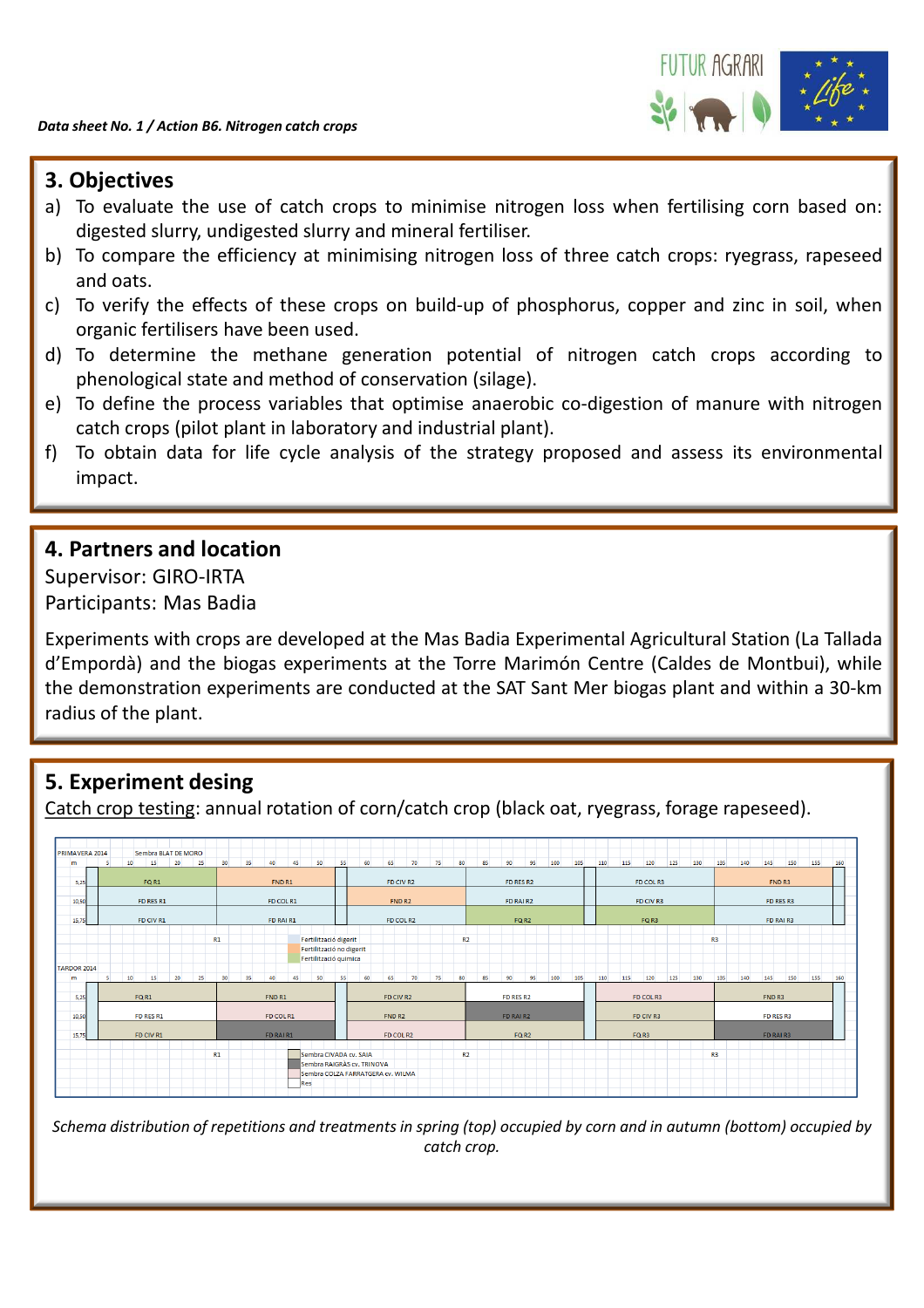

#### **5. Experiment desing**

Biogas production testing: non-continuous experiments will be carried out to determine the methane generation potential of the crops, and continuous testing in a laboratory-scale pilot plant to determine the appropiate mix and process parameters.



Schema and image of non-continuous (A) and discontinuous (B) experiment set-ups (C) Syringe for taking biogas sample

Pilot test in anaerobic digestion plant: testing will be carried out on an industrial scale to monitor biogas production, the efficiency of the various units and the quality of the digestate obtained.



Anaerobic digestion plant of the SAT Sant Mer farm